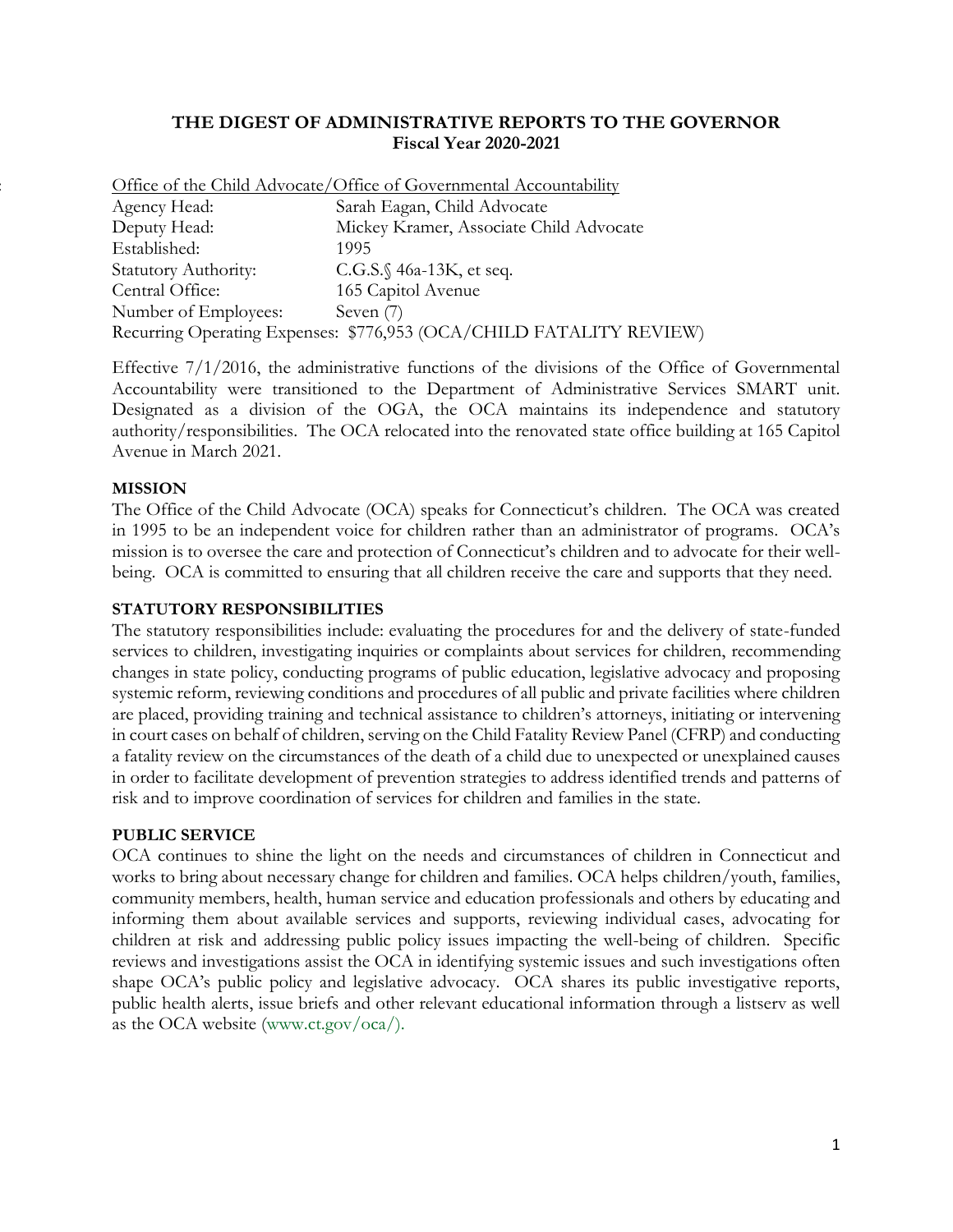# **ACHIEVEMENTS/IMPROVEMENTS FOR FISCAL YEAR 2020-2021**

### **OMBUDSMAN ACTIVITIES**

For the time period July 1, 2020 through June 30, 2021, the OCA responded to approximately 300 reports of concern regarding the provision of state and state-funded services to children. The OCA receives questions, concerns, and complaints from parents and other family members, providers of health/mental health services, educators, foster parents, attorneys, legislators, and employees of state agencies, and often from youth who are in need of services. OCA ombudsman activity regularly informs our systemic reviews/investigations as well as both administrative and legislative advocacy efforts.

The COVID 19 pandemic has had a particularly harsh impact on the state's most vulnerable childrenleaving many without access to meaningful education, therapeutic supports and services and community engagement. OCA is committed to ensuring that the needs of these children and their families receive critical attention in the months ahead as CT works to recover.

The OCA seeks to be responsive to the concerns of everyone reaching out with a question, concern or problem by providing information and guidance in how to effectively navigate the state's often complex service systems. In the most complex cases involving concerns about unmet needs of vulnerable children, OCA's investigation and advocacy efforts will include record reviews, program visits, and communication with state and community-based agencies to ensure the needs of children are appropriately assessed and addressed. Frequent issues, all exacerbated by the continued pandemic, addressed or investigated by the OCA this year included:

- Concerns regarding consistent and reliable access to education
- Lack of access to appropriate special education services for children with disabilities
- Safety and well-being concerns for children who have experienced abuse/neglect
- Lack of access to needed intensive mental health treatment, including inpatient and intensive outpatient and home-based services
- Lack of access to adequate home, community and intensive out of home treatment services for children with complex developmental disabilities, who often have co-occurring mental health disorders or special health care needs.

## **CHILD FATALITY PREVENTION/CHILD SAFETY**

OCA continues to co-chair and staff the state Child Fatality Review Panel (CFRP), meeting monthly with a multi-disciplinary panel to review unexpected and unexplained deaths of CT's children reported to the Office of the Chief Medical Examiner (OCME) and develop strategies for fatality prevention.

From January 1, 2020 to December 31, 2020, **97** child fatality cases were reported to the OCA by OCME for purpose of an autopsy for an unexpected/untimely death of a child. Of those child fatality cases, **65** deaths were from unintentional or intentional injuries and **32** deaths were determined to be from natural causes (including conditions such as: pneumonia, meningitis, complications from special health care needs, asthma, epilepsy, diabetes, and congenital heart issues. While the number of CT children/youth dying by suicide has remained the same as last year, this past year of the COVID pandemic has seen a dramatic increase in emergency room visits and inpatient admissions for youth experiencing suicidal ideation or attempts. Homicide deaths during this reporting period doubled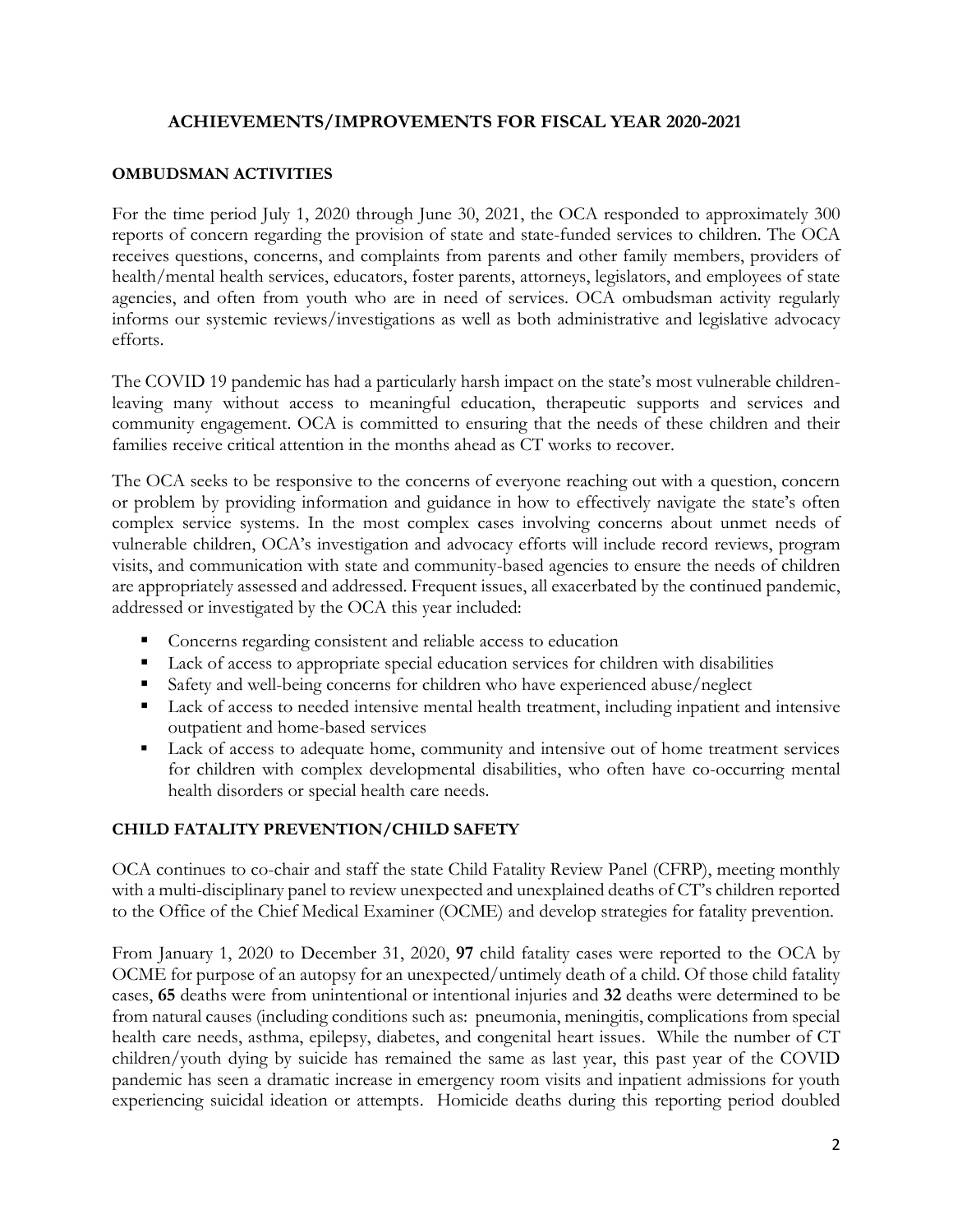from the previous year; violence across the life span has increased during the pandemic and children/youth were impacted as well.

Children of color continue to make up a disproportionate percentage of preventable deaths, including accidental deaths of children of all ages and undetermined deaths of infants (typically associated with unsafe sleep environments which may have pillows-blankets-heavy clothing- or involve an infant sleeping with one or more adults or other children).

During the past year, OCA, in collaboration with a variety of state partners, published multiple Child Safety Public Health Alerts:

- *[Summer Flyer Spanish \(ct.gov\)](https://portal.ct.gov/-/media/OCA/OCA-Recent-Publications/Drowing-Prevention-Fyler-Spanish.pdf) --Drowning Prevention*
- *[Summer Flyer \(ct.gov\)](https://portal.ct.gov/-/media/OCA/OCA-Recent-Publications/Drowing-Prevention-Flyer-English.pdf) --Drowning Prevention*
- *[Sleep Flyer 2020 \(ct.gov\)-](https://portal.ct.gov/-/media/OCA/OCA-Recent-Publications/SleepFlyer-2021.pdf)-The Safest Place for Your Baby*
- *[SUICIDE Public Health Alert 2020\\_CT \(ct.gov\)](https://portal.ct.gov/-/media/OCA/OCA-Recent-Publications/Suicide-Prevention-Public-Health-Alert-and-Call-to-Action-October-30-2020.pdf)—Concern for Children's Mental Health*
- *[ScaldBurnFlyer-4.pdf \(ct.gov\)-](https://portal.ct.gov/-/media/OCA/OCA-Recent-Publications/ScaldBurnFlyer-Final.pdf)Burn Prevention Safety*

OCA continues its work with active participation/leadership on a wide variety of child fatality prevention initiatives, both local and national, focused on public awareness and public policy.

# **FACILITY OVERSIGHT AND INVESTIGATION**

The OCA staff visit and otherwise maintain contact with children and youth in publicly operated or regulated settings including, but not limited to, hospitals, residential treatment programs, juvenile detention, correctional institutions and schools. OCA's governing statute authorizes its staff to meet with children, assess the safety and appropriateness of their environment, interview program staff and administration and review program and child-specific records thus allowing for a full review of the efficacy of state-funded services provided. OCA's facility oversight efforts are determined by a) concerns reported to the Office, b) vulnerability of children and youth served by the program and c) legislative mandates.

The sustained COVID-19 pandemic continues to have a powerful impact on the hundreds of CT children (many with extremely complex special needs) served in congregate care settings. Treatment services have been dramatically altered, including the often critically needed therapeutic family and community reintegration work. In-person visitation remains limited. Some youth have endured prolonged isolation. In addition, many youth have had limited access to meaningful education for the past several months. COVID-19 has also challenged OCA's work related to facility inspection and oversight of the care and treatment provided to children. Initially unable to do in-person site visits, OCA staff redoubled efforts to find alternative means of providing critically important oversight such as participation in virtual youth-specific treatment reviews, record reviews, and telephone/virtual contact with children, families, providers and regulators. This past year, OCA has resumed site visits adhering to facilities' public health protocols.

# **OCA MONITORING OF CONDITIONS OF CONFINEMENT FOR DETAINED/INCARCERATED YOUTH**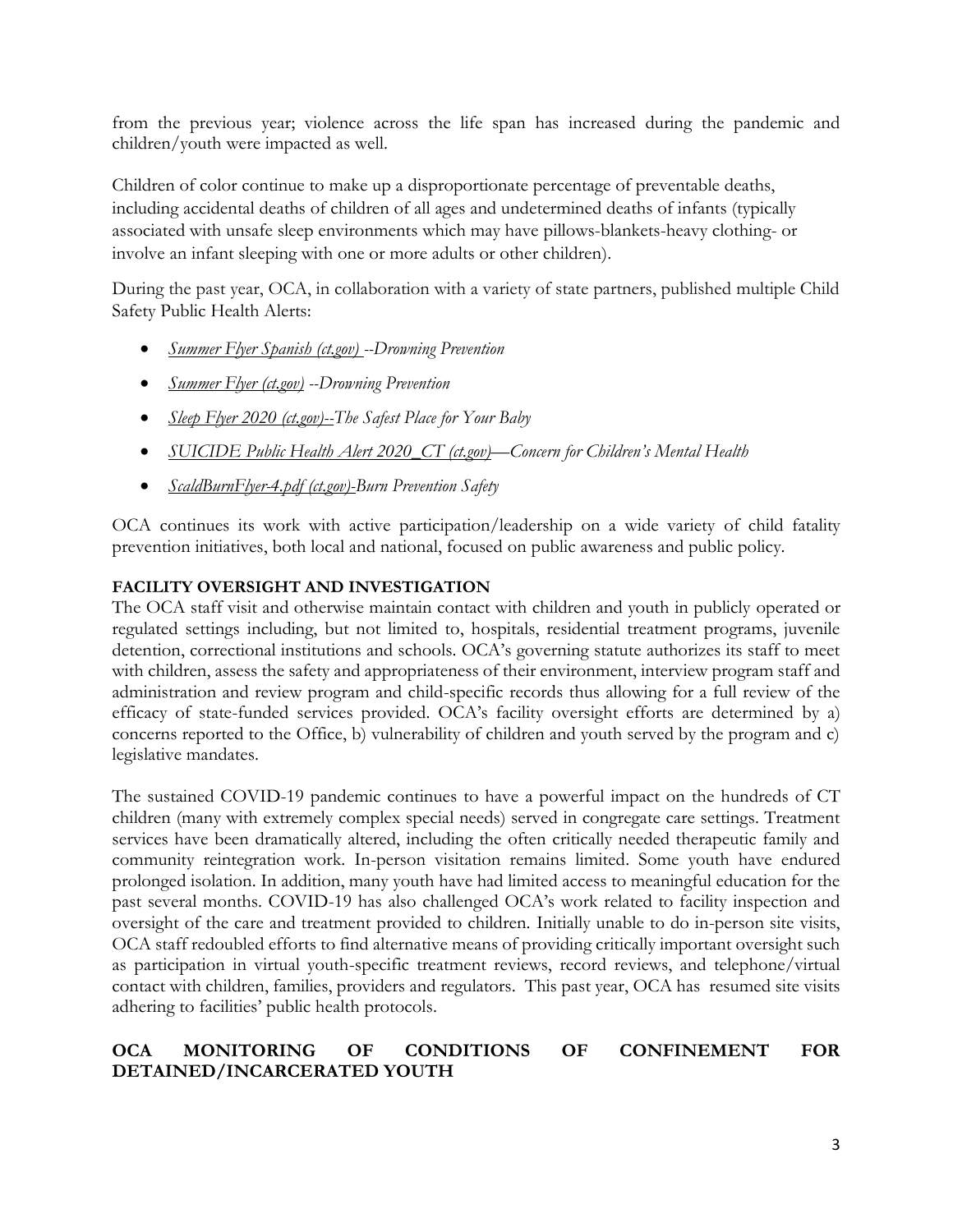Conn. Gen. Stat. § 46a-13*l*(12) requires the OCA to regularly report to the legislature regarding conditions of confinement for youth detained or incarcerated in the juvenile and adult criminal justice systems. OCA published its first report in January 2019, providing detailed findings and multiple recommendations for system improvement. Monitoring of the conditions of confinement for youth housed within the DOC as well as CSSD detention programs has continued throughout this year, including a gradual return to in-person facility visits.

In November 2020, OCA published a follow up report which included a review of conditions for the population of DOC incarcerated youth age 15-21. [\(https://portal.ct.gov/-/media/OCA/OCA-](https://portal.ct.gov/-/media/OCA/OCA-Recent-Publications/OCA-Report-MYIYCI-Nov-2020.pdf)[Recent-Publications/OCA-Report-MYIYCI-Nov-2020.pdf\)](https://portal.ct.gov/-/media/OCA/OCA-Recent-Publications/OCA-Report-MYIYCI-Nov-2020.pdf) OCA's report resulted in a DOC Action plan to improve conditions for youth in its facility for adolescent males, Manson Youth Institution. DOC Corrective Action Plan can be found here: [https://portal.ct.gov/OCA/Reports-and-](https://portal.ct.gov/OCA/Reports-and-Investigations/System-Investigations/Links-to-System-and-Facility-Investigations)[Investigations/System-Investigations/Links-to-System-and-Facility-Investigations.](https://portal.ct.gov/OCA/Reports-and-Investigations/System-Investigations/Links-to-System-and-Facility-Investigations)

# **OTHER SYSTEMIC INVESTIGATIONS**

In response to multiple concerns reported to this office, the OCA published an investigative report regarding Waterbury Public Schools' utilization of 911 and local police response to address the behavioral health and mental health crises of children in Prekindergarten through 8<sup>th</sup> Grade. [https://portal.ct.gov/-](https://portal.ct.gov/-/media/OCA/OCA-Recent-Publications/OCA-Report--Final-Waterbury-Report-September-1-2020.pdf) [/media/OCA/OCA-Recent-Publications/OCA-Report--Final-Waterbury-Report-September-1-2020.pdf.](https://portal.ct.gov/-/media/OCA/OCA-Recent-Publications/OCA-Report--Final-Waterbury-Report-September-1-2020.pdf) OCA's report resulted in corrective action plans by the school district and the State Department of Education that OCA will continue to monitor at the state level. [https://portal.ct.gov/-/media/OCA/OCA-Recent-](https://portal.ct.gov/-/media/OCA/OCA-Recent-Publications/WPS-Progress-Update.pdf)[Publications/WPS-Progress-Update.pdf.](https://portal.ct.gov/-/media/OCA/OCA-Recent-Publications/WPS-Progress-Update.pdf)

In response to publicly reported concerns, the OCA published an investigative report addressing allegations that Stonington Public Schools failed to adequately prevent or respond to reports of child sexual harassment/abuse in the school community. OCA's report, which contains the District's Action Plan, can be found here:

[https://portal.ct.gov/-/media/OCA/OCA-Recent-](https://portal.ct.gov/-/media/OCA/OCA-Recent-Publications/OCASTONINGTONFINALREPORT51321.pdf)[Publications/OCASTONINGTONFINALREPORT51321.pdf.](https://portal.ct.gov/-/media/OCA/OCA-Recent-Publications/OCASTONINGTONFINALREPORT51321.pdf)

In response to a family complaint, the OCA conducted a data-driven investigation of Vernon Public Schools' provision of individualized educational services to young children with disabilities transitioning from the State's Birth to Three Program to the public school system. OCA published a Letter of Concern [\(https://portal.ct.gov/-/media/OCA/OCA-Recent-Publications/05042021-OCA-Letter-Vernon-Public-](https://portal.ct.gov/-/media/OCA/OCA-Recent-Publications/05042021-OCA-Letter-Vernon-Public-Schools.pdf)[Schools.pdf](https://portal.ct.gov/-/media/OCA/OCA-Recent-Publications/05042021-OCA-Letter-Vernon-Public-Schools.pdf)) and continues to follow up on systemic concerns with the State Department of Education.

### **LEGISLATIVE ACTIVITIES RELATED TO ENSURING SAFE AND EFFECTIVE FACILITY-BASED CARE FOR CHILDREN AND YOUTH**

• **UPDATE Special Act No. 19-16, [An Act Concerning the Licensure of the Albert J. Solnit Children's Center].** OCA has continued to engage in monitoring and periodic review of quality management reports specific to the Solnit Center programs.

**NEW**. P.A. 21-02 established a requirement for the Solnit programs to be licensed by the Department of Public Health, a recommendation initially arising from an investigative report published by the OCA regarding the death of a child at the Solnit Center in 2018.